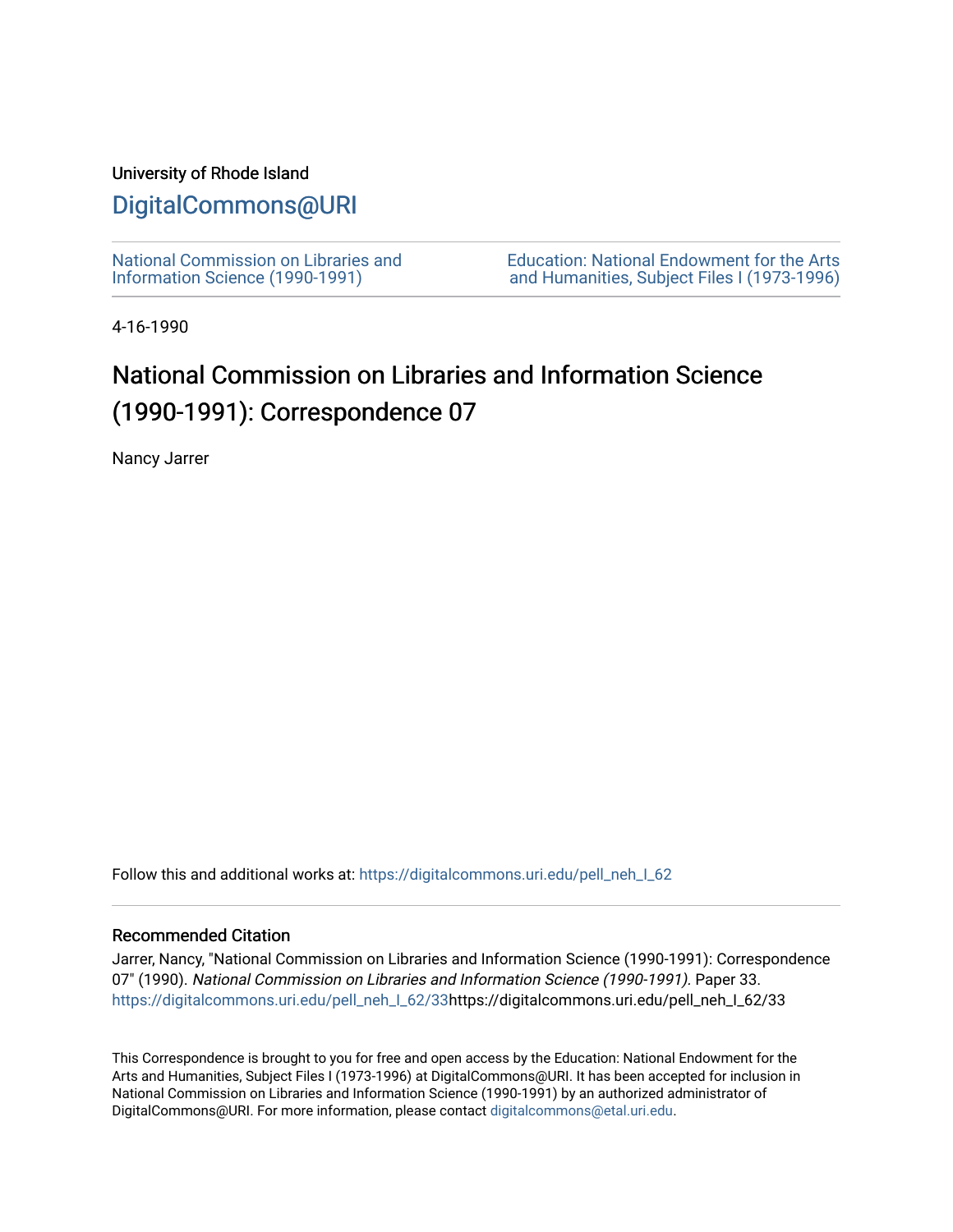

April 16, 1990

James B. Thomas, Jr., Inspector General U.S. Department of Education 400 Maryland Avenue, Suite 4006 Washington, DC 20202-1510

RE: White House Conference on Libraries and Information Services Hiring and Procurement Illegalities

 $\sim$   $\epsilon$ 

Dear Sir:

On December 21, 1989, I was engaged by the White House Conference on Libraries and Information Services (WHCLIS) to bring their procurement office into sound fiscal management. After working on this project for almost four months, I have become aware of numerous illegalities in WHCLIS procurement and hiring procedures.

Concerning the WHCLIS hiring process, alleged illegalities have occurred in the hiring of the current Executive Director, Ms. Linda Resnik. Personnel Form 52, authorizing the Executive Director's hire was signed by Daniel H. carter, Chairman of the Advisory Committee for WHCLIS. Under directive from the Department of Justice, an advisory committee chairman does not have the authority to sign in this capacity. To compound the situation, the hiring process was expedited by Mr. Carter through the Department of Education's Personnel Department and proper clearance checks were not preformed. There were also irregularities in the selection of Linda Resnik for the position of Executive Director again instigated by Daniel Carter.

Secondly, in my attempt to give the WHCLIS procurement office direction, in accordance with sound fiscal management, I uncovered<br>numerous irregularities in the WHCLIS procurement process. Some numerous irregularities in the WHCLIS procurement process. of these irregularities are as follows:

- A) In FY89, Daniel Carter, Chairman of the Advisory Committee and a non-federal employee, authorized the expenditure of over \$175,000 of WHCLIS funds without signatory authority to do so.
- B)· Reconciliation of FY89 in-house records to those of Department of Education's records indicate that there<br>are major discrepancies between the two sources. This are major discrepancies between the two sources. is attested to by the fact that Department of Education's Finance Office has contacted my office, on a weekly basis, in an attempt to clear the situation.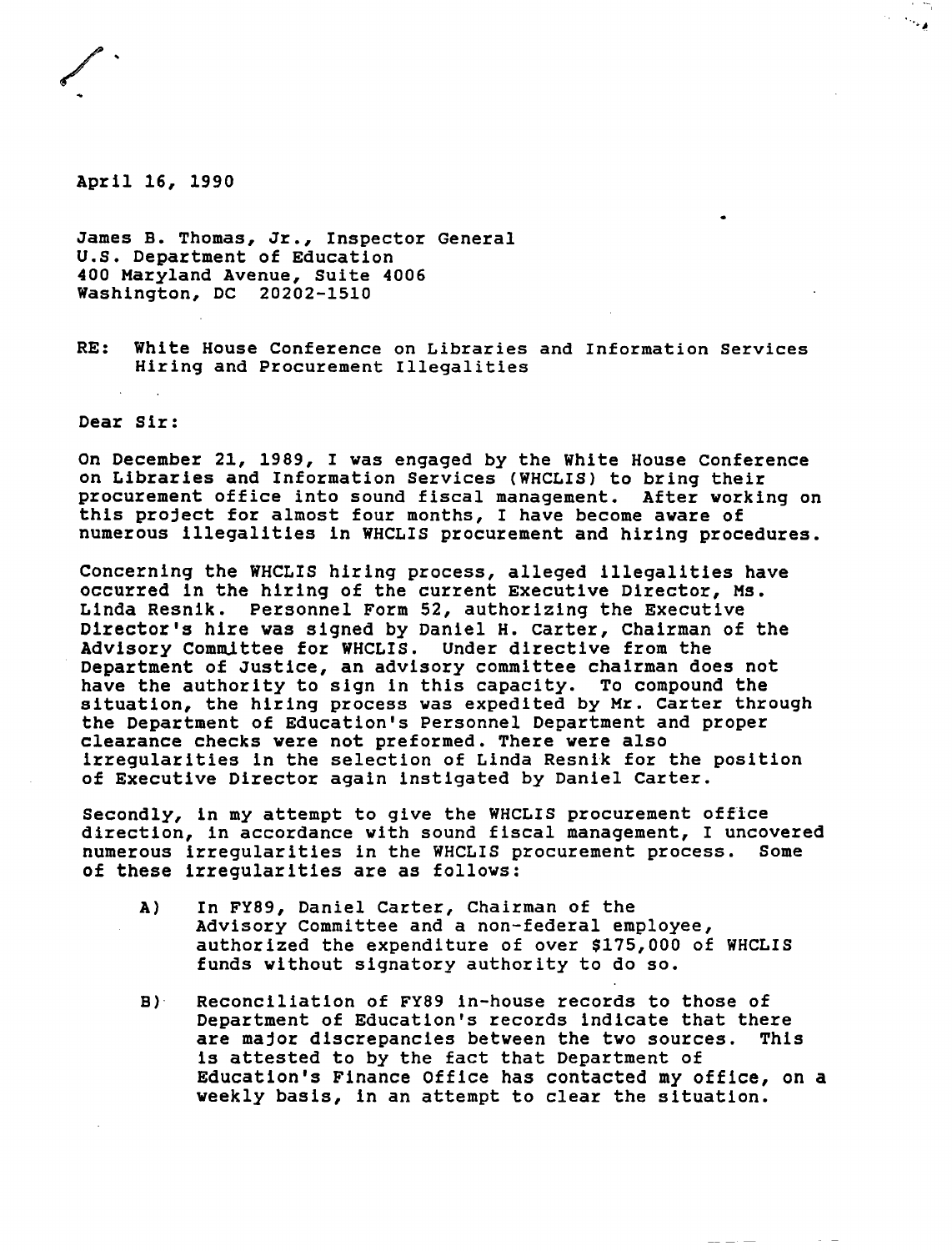Page2 ... White House Conference

•

- C) Attempts to bring WHCLIS procurement records on-line to Department of Education so that reporting and reconciliation can be accomplished in an accurate and timely manor were halted by Ms. Resnik as not being necessary.
- D) During my tenure as Procurement Officer for WHCLIS, my office was restricted from reporting any accounting data to The National commission on Libraries and Information Sciences(NCLIS), WHCLIS's parent agency and the agency ultimately responsible for any and all actions of the Conference.
- E) A memo from Charles Reid, Chairman of the National Commission, establishing reasonable, operative signatory authority for Ms. Resnik to conduct WHCLIS day to day operations, was misconstrued to read that Ms. Resnik had been given final signatory authority to conduct all affairs of the Conference and therefore approval of purchase orders, etc., by a NCLIS official<br>was no longer needed. A copy of this memo was A copy of this memo was requested but never furnished to my office.

Given this envjronment and the alleged misfeasance of the Advisory Committee Chairman and Executive Director, on April 9, 1990, without prior notice and for no apparent wrong doing on my part, I was told by the Executive Director that my services were no longer needed. Because of the facts stated above a \$3.2 million appropriation has been put at risk. With an Advisory Committee Chairman who has allegedly abused the procurement process in the past and having put into office an Executive Director through allegedly illegal means and no accounting controls in place because of my termination, there is nothing to stop the misappropriation or conversion for personal gain of public funds.

Please be advised that this letter is not written from a disgruntled, terminated employee or out of revenge. It is written totally out of concern and not an attempt to retain my position with WHCLIS. I am a degreed accountant with two parts of the CPA exam and have an excellent work history. other employment at or above the wages earned with WHCLIS ls offered continually. I do, however, feel strongly about one of the purposes. of the Conference, that of literacy. I have worked directly with the Texas Department of Corrections and the Texas Employment Commission in their endeavor to educate those citizens, who for what ever reason, want to work but cannot due to lack of skills. I have seen first hand the human misery caused by ignorance and the possibility of alleged abuses of public monies earmarked to